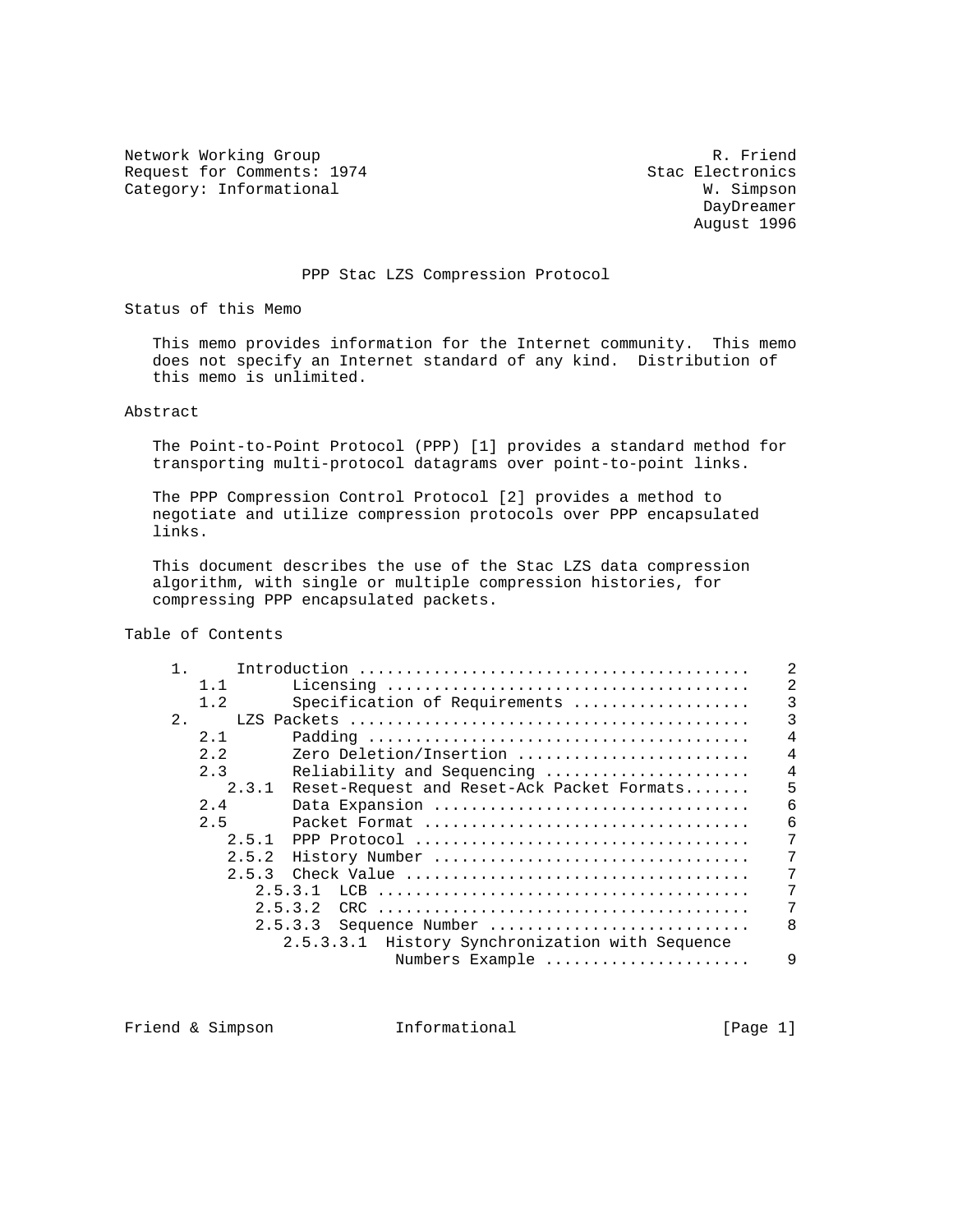|    | 2.5.4           | History Synchronization Procedure   |  |  |  |  | 10 |
|----|-----------------|-------------------------------------|--|--|--|--|----|
|    | 2.5.5           | Compressed Data                     |  |  |  |  | 11 |
| 3. |                 | Sending Compressed Datagrams        |  |  |  |  | 12 |
|    | 3.1             | Transmitter Process                 |  |  |  |  | 12 |
|    | 3.2             | Receiver Process                    |  |  |  |  | 12 |
|    | 3.3             | History Maintenance                 |  |  |  |  | 13 |
|    | 3.4             | History Resynchronization Mechanism |  |  |  |  | 14 |
| 4. |                 | Configuration Option Format         |  |  |  |  | 14 |
| 5. |                 | Definition of Extended Mode         |  |  |  |  | 16 |
|    | 5.1             | Extended Mode Packet Format         |  |  |  |  | 16 |
|    | 5.2             | Extended Mode Transmitter Process   |  |  |  |  | 18 |
|    | 5.3             | Extended Mode Receiver Process      |  |  |  |  | 18 |
|    | 5.4             | Extended Mode Synchronization       |  |  |  |  | 19 |
|    | SECUR TTY       |                                     |  |  |  |  | 19 |
|    | REFERENCES      |                                     |  |  |  |  | 20 |
|    | CHAIR'S ADDRESS |                                     |  |  |  |  | 20 |
|    | AUTHORS'        |                                     |  |  |  |  | 20 |

## 1. Introduction

 Starting with a sliding window compression history, similar to LZ1 [3], Stac Electronics developed a new, enhanced compression algorithm identified as Stac LZS. The LZS algorithm is optimized to compress all file types as efficiently as possible. Even string matches as short as two octets are effectively compressed.

 The Stac LZS compression algorithm supports both single compression history communication and multiple compression history communication.

 A single compression history will require the minimum amount of memory to implement, but may not provide as much compression as a multiple history implementation.

 Often, many streams of information are interleaved over the same link. Each virtual link will transmit data that is independent of other virtual links. Using multiple compression histories can improve the compression ratio of a communication link by associating separate compression histories with separate virtual links of communication.

## 1.1. Licensing

 Source and object licenses are available on a non-discriminatory basis. Hardware implementations are also available. Contact Stac Electronics at the address and phone number listed with the author's address for further information.

Friend & Simpson **Informational** [Page 2]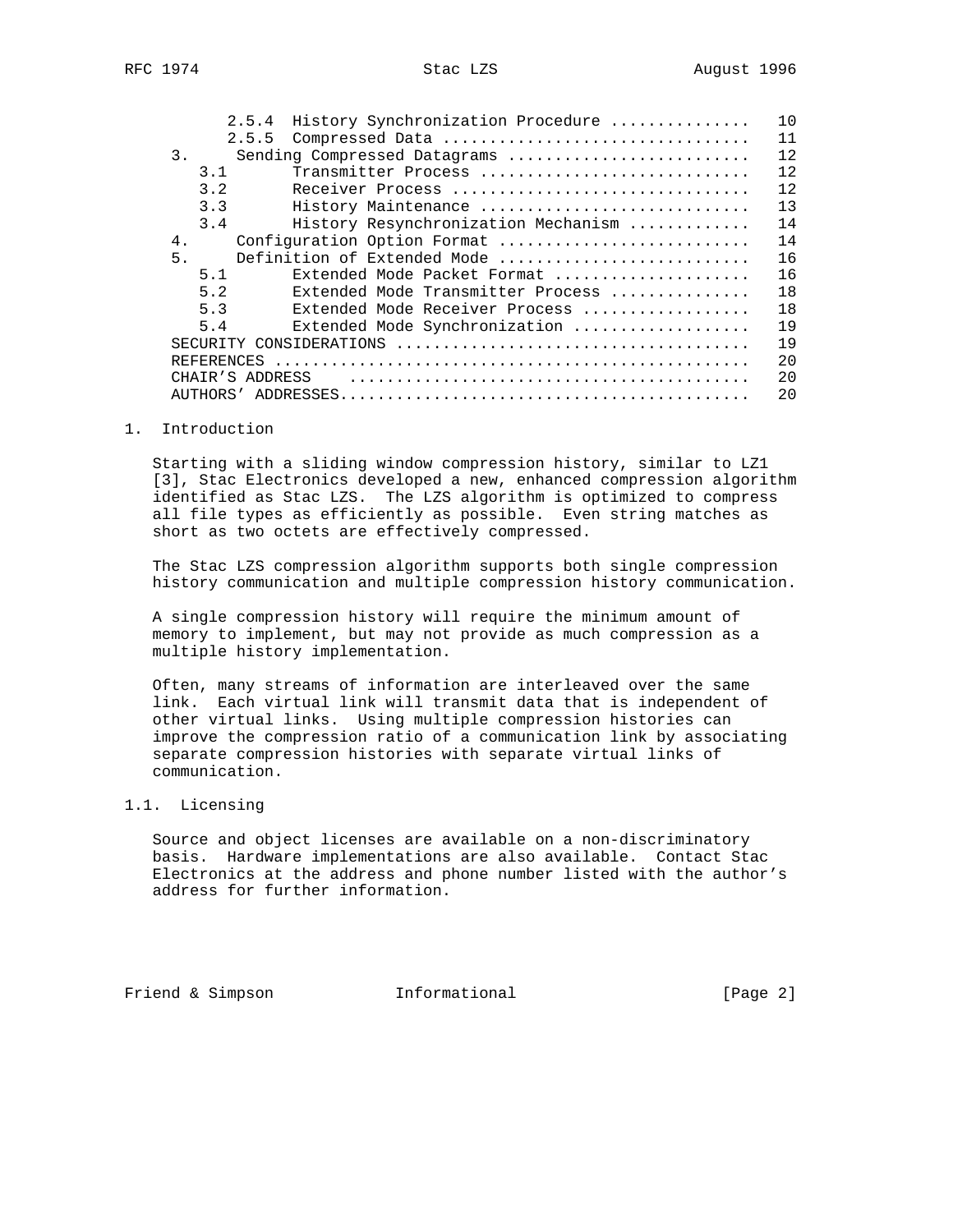1.2. Specification of Requirements

 In this document, several words are used to signify the requirements of the specification. These words are often capitalized.

- MUST This word, or the adjective "required", means that the definition is an absolute requirement of the specification.
- MUST NOT This phrase means that the definition is an absolute prohibition of the specification.
- SHOULD This word, or the adjective "recommended", means that there may exist valid reasons in particular circumstances to ignore this item, but the full implications MUST be understood and carefully weighed before choosing a different course.
- MAY This word, or the adjective "optional", means that this item is one of an allowed set of alternatives. An implementation which does not include this option MUST be prepared to interoperate with another implementation which does include the option.
- 2. LZS Packets

 Before any LZS packets may be communicated, PPP must reach the Network-Layer Protocol phase.

 When the Compression Control Protocol (CCP) has reached the Opened state, and LZS is negotiated as the primary compression algorithm, exactly one Stac LZS datagram is encapsulated in the PPP Information field, where the PPP Protocol field indicates type hex 00FD (compressed datagram) or type hex 00FB (Individual link compressed datagram). Type hex 00FD is used when compression is negotiated over a single physical link or when compression is negotiated over a single bundle consisting of multiple physical links. Type hex 00FB is used when compression is negotiated separately over individual physical links to the same destination. For more information, please refer to PPP Compression Control Protocol.

When CCP has not successfully reached the Opened state, or LZS is not the primary compression algorithm, exactly one LZS datagram is encapsulated in the PPP Information field, where the PPP Protocol field indicates type hex 4021 (Stac LZS).

 Note that in the latter case, use of LZS is terminated by the PPP LCP Protocol-Reject. The default format is used: a single history with no History Number field and no Check Value field (as if the

Friend & Simpson Informational [Page 3]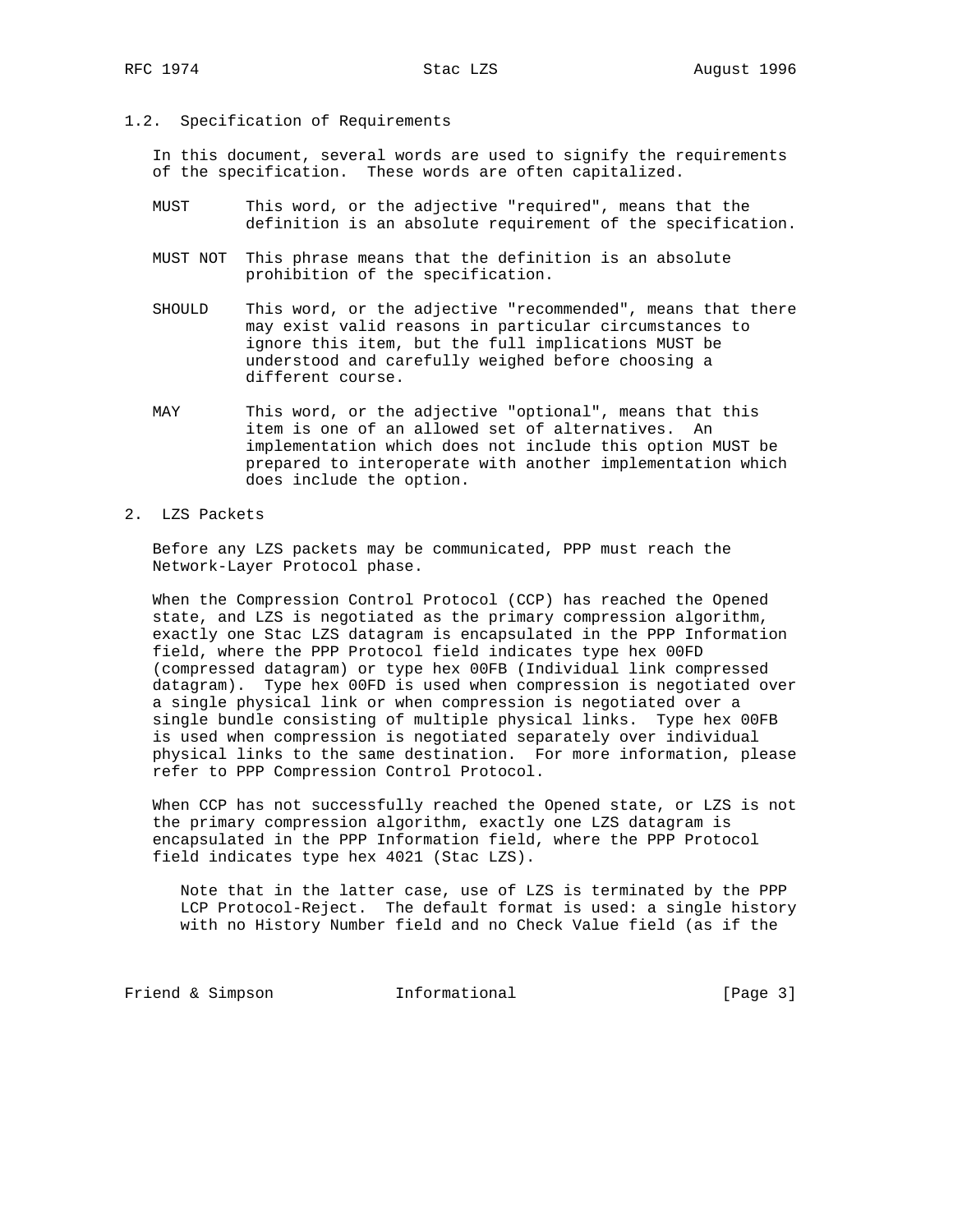negotiated history count were 1).

 The maximum length of the Stac LZS datagram transmitted over a PPP link is the same as the maximum length of the Information field of a PPP encapsulated packet.

 Prior to compression, the uncompressed data begins with the PPP Protocol ID Field. Protocol-Field-Compression MAY be used on this value, if it has been successfully negotiated for the link.

 The PPP Protocol ID Field is followed by the original Information field. The length of the uncompressed data field is limited only by the allowed size of the compressed data field and the higher protocol layers.

 PPP Link Control Protocol packets MUST NOT be sent within Stac LZS packets. PPP Network Control Protocol packets MUST NOT be sent within Stac LZS packets.

2.1. Padding

 The LZS Information field always ends with the last compressed data byte (also known as the <end marker>), which is used to disambiguate padding. This allows trailing bits as well as octets to be considered padding.

2.2 Zero Deletion/Insertion

 When the sender does not add Padding [1], any trailing zero octets MAY be removed prior to transmission. A single trailing zero octet MUST be appended upon receipt, after removal of any framing FCS.

2.3. Reliability and Sequencing

 When no Compression History is kept, the algorithm does not depend on a reliable link, and does not require that packets be delivered in sequence. However, per packet compression results in a lower compression ratio than it could be on a stream.

Some reasons for resetting the history on a per packet basis include:

- The link has a high error rate.
- The resources of the transmitter or receiver limit the ability to maintain a compression history between packets.

 When more than 1 Compression History is negotiated, the packet sequence MUST be preserved within specific History Numbers. There is no sequence requirement between different History Numbers.

Friend & Simpson **Informational** [Page 4]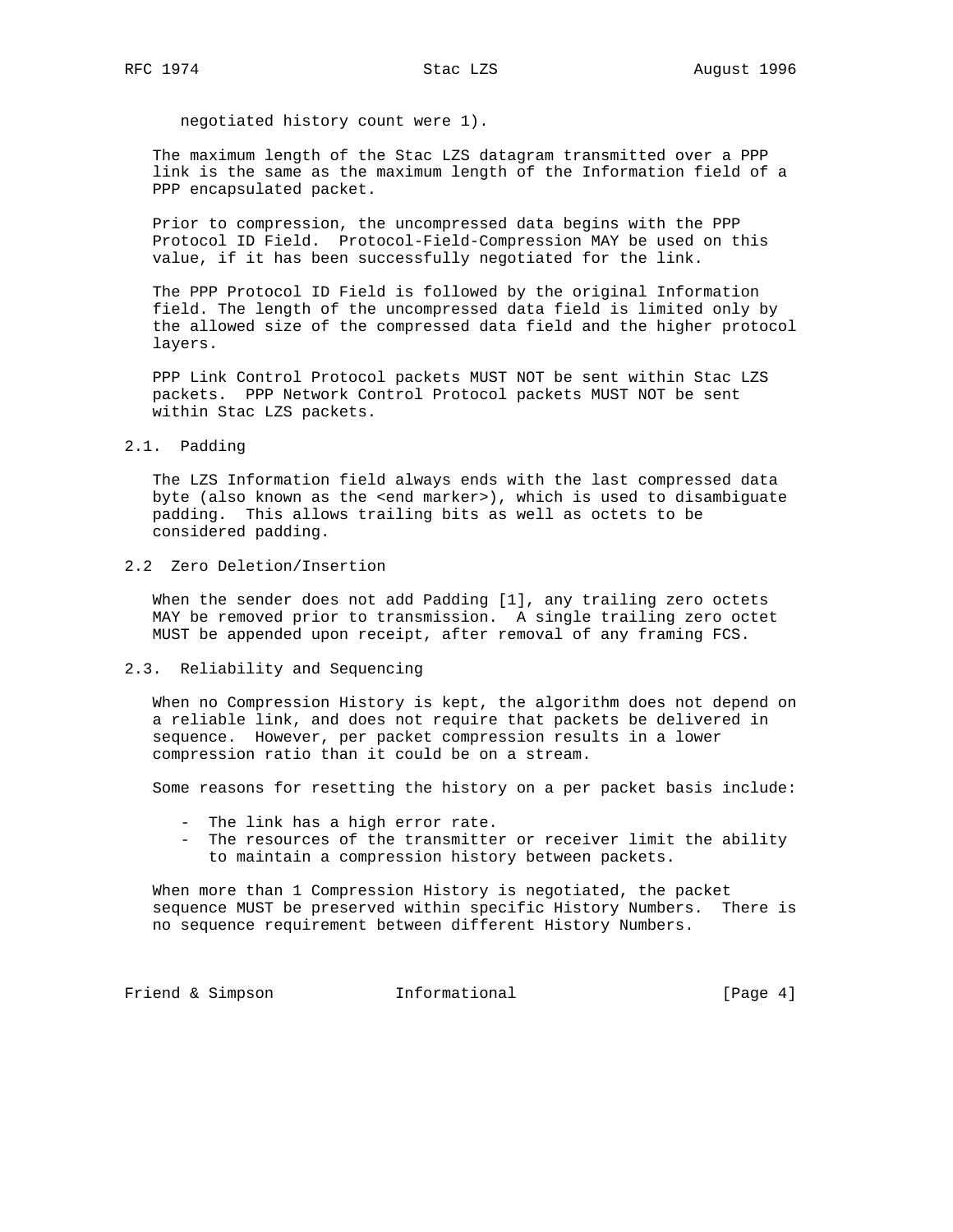When one or more compression histories is negotiated on the link, the implementation MUST implement either a lower layer reliable link protocol, or keep the compressor and decompressor histories in synchronization, or both.

 To maintain history synchronization, the implementation MUST use the Reset-Request and Reset-Ack messages of the Compression Control Protocol and MUST use an Option 17 check mode value of sequence numbers (and MAY implement other check mode values other than none). In this case the Data field of the CCP Reset-Request and Reset-Ack MUST contain the two octet History Number to be reset, most significant octet first.

 If neither of these conditions are met on the data link, then the compression histories MUST be reset after transmitting each datagram.

 The transmitter MAY clear a Compression History at any time. The receiver is implicitly notified of this event, and the decompression history will automatically be affected.

 The transmitter MUST reset a history after a CCP Reset-Request for the given History Number.

2.3.1 Reset-Request and Reset-Ack Packet Formats

 A summary of the CCP Reset-Request and Reset-Ack packet formats for Stac LZS compressed links are shown below. The fields are transmitted from left to right.

0  $1$  2 3 0 1 2 3 4 5 6 7 8 9 0 1 2 3 4 5 6 7 8 9 0 1 2 3 4 5 6 7 8 9 0 1 +-+-+-+-+-+-+-+-+-+-+-+-+-+-+-+-+-+-+-+-+-+-+-+-+-+-+-+-+-+-+-+-+ | Code | Identifier | Length | +-+-+-+-+-+-+-+-+-+-+-+-+-+-+-+-+-+-+-+-+-+-+-+-+-+-+-+-+-+-+-+-+ Data +-+-+-+-+-+-+-+-+-+-+-+-+-+-+-+-+

#### Code

- 14 for Reset-Request;
- 15 for Reset-Ack.

Identifier

 On transmission, the Identifier field MUST be changed whenever the content of the Data field changes, and whenever a valid reply has

Friend & Simpson **Informational** [Page 5]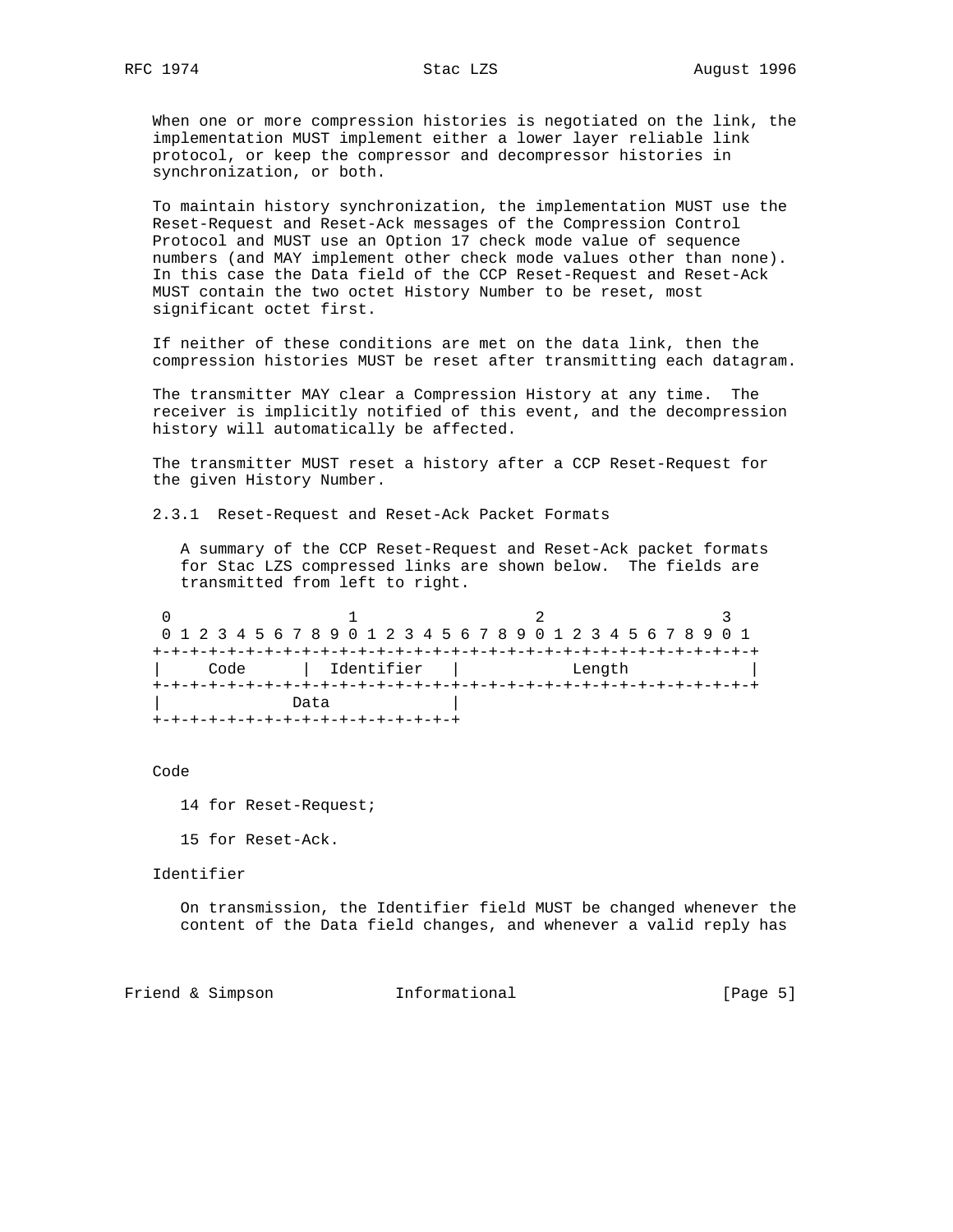been received for a previous request. For retransmissions, the Identifier MAY remain unchanged.

 On reception, the Identifier field of the Reset-Request is copied into the Identifier field of the Reset-Ack packet.

Data

 The Data field contains the two octet History Number of the compression history that is to be reset, most significant octet first. This History Number value is 1 when no history number is present.

# 2.4. Data Expansion

The maximum expansion of Stac LZS is 12.5%.

 A Maximum Receive Unit (MRU) MAY be negotiated that is 12.5% larger than the size of a normal packet. Then, packets can always be sent compressed regardless of expansion.

 When the expansion plus compression header exceeds the size of the peer's MRU for the link, the PPP packet MUST be sent without compression, in the original PPP packet form with the "native" PPP Protocol ID number. The transmitter MUST reset the affected history.

 If it is detected that most packets are expanding (for example, due to the use of already compressed data), then the transmitter SHOULD stop sending compressed packets, and reset the appropriate history. Data compression MAY be resumed on this data link later.

## 2.5. Packet Format

 A summary of the Stac LZS packet format is shown below. The fields are transmitted from left to right.

0  $1$  2 3 0 1 2 3 4 5 6 7 8 9 0 1 2 3 4 5 6 7 8 9 0 1 2 3 4 5 6 7 8 9 0 1 +-+-+-+-+-+-+-+-+-+-+-+-+-+-+-+-+-+-+-+-+-+-+-+-+-+-+-+-+-+-+-+-+ PPP Protocol  $|$  (History Number\*) +-+-+-+-+-+-+-+-+-+-+-+-+-+-+-+-+-+-+-+-+-+-+-+-+-+-+-+-+-+-+-+-+ | (Check Value\*) | Compressed Data ... +-+-+-+-+-+-+-+-+-+-+-+-+-+-+-+-+-+-+-+-+-+-+-+-+-+-+-+-+-+-+-+-+ \* Note: these fields are variable length fields as described below.

Friend & Simpson **Informational** [Page 6]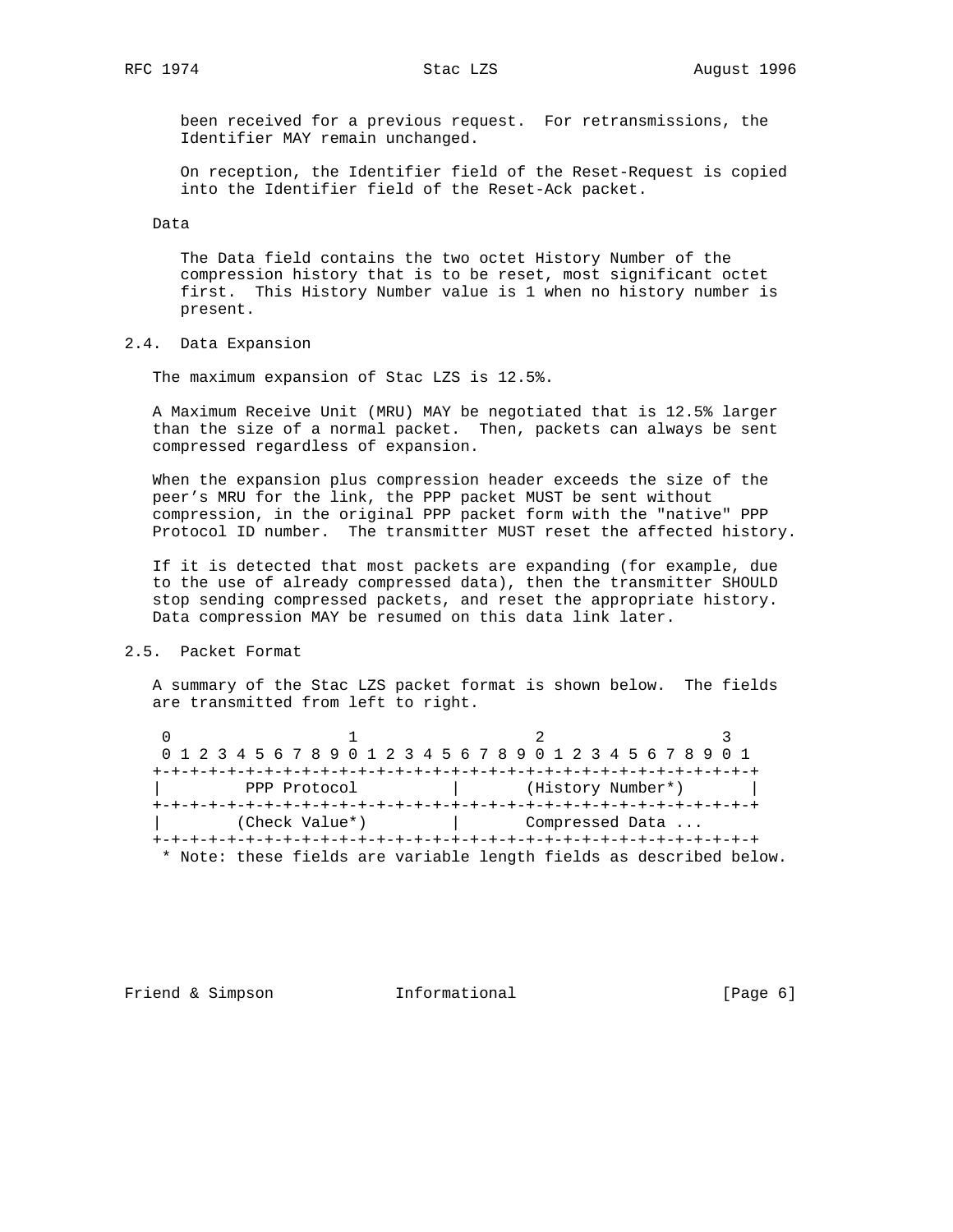## 2.5.1. PPP Protocol

 The PPP Protocol field is a 2 octet field described in the Point to-Point Protocol Encapsulation [1].

 When the Stac LZS compression protocol is successfully negotiated by the PPP Compression Control Protocol [2], the value is 00FD hex or 00FB hex as described in section 2. This value MAY be compressed when Protocol-Field-Compression is negotiated.

## 2.5.2. History Number

The history number field comprises 0, 1, or 2 octets.

 The number of the compression history which was used, ranging from 2 to the negotiated History Count. By default a History Count of value 1 is supported and this field is not present.

 If the negotiated History Count is less than 2, this field is removed. There is no need for the field when no history is kept, or only a single history is kept.

 If the negotiated History Count is 2 or more, but less than 256,this field is 1 octet. If 256 or more histories are negotiated, this field is 2 octets, most significant octet first.

2.5.3. Check Value

 The check value field comprises 0, 1, or 2 octets. By default, sequence number check is added to the packet (the field comprises 1 octet).

2.5.3.1. LCB

 A simple one octet Longitudinal Check Byte (LCB) MAY be used, after successful negotiation of the LCB option. The LCB is the Exclusive-OR of FF(hex) and each octet of the uncompressed datagram (prior to the compression operation). On receipt, the receiver computes the Exclusive-OR of FF(hex) and each octet of the decompressed packet. If this value does not match the received LCB, then a receive failure for that history has occurred. The receive failure is handled according to the history synchronization procedure in section 2.5.4.

2.5.3.2. CRC

 A two octet Cyclic Redundancy Check (CRC) MAY be used, instead of the LCB, after successful negotiation of the CRC option.

Friend & Simpson Informational [Page 7]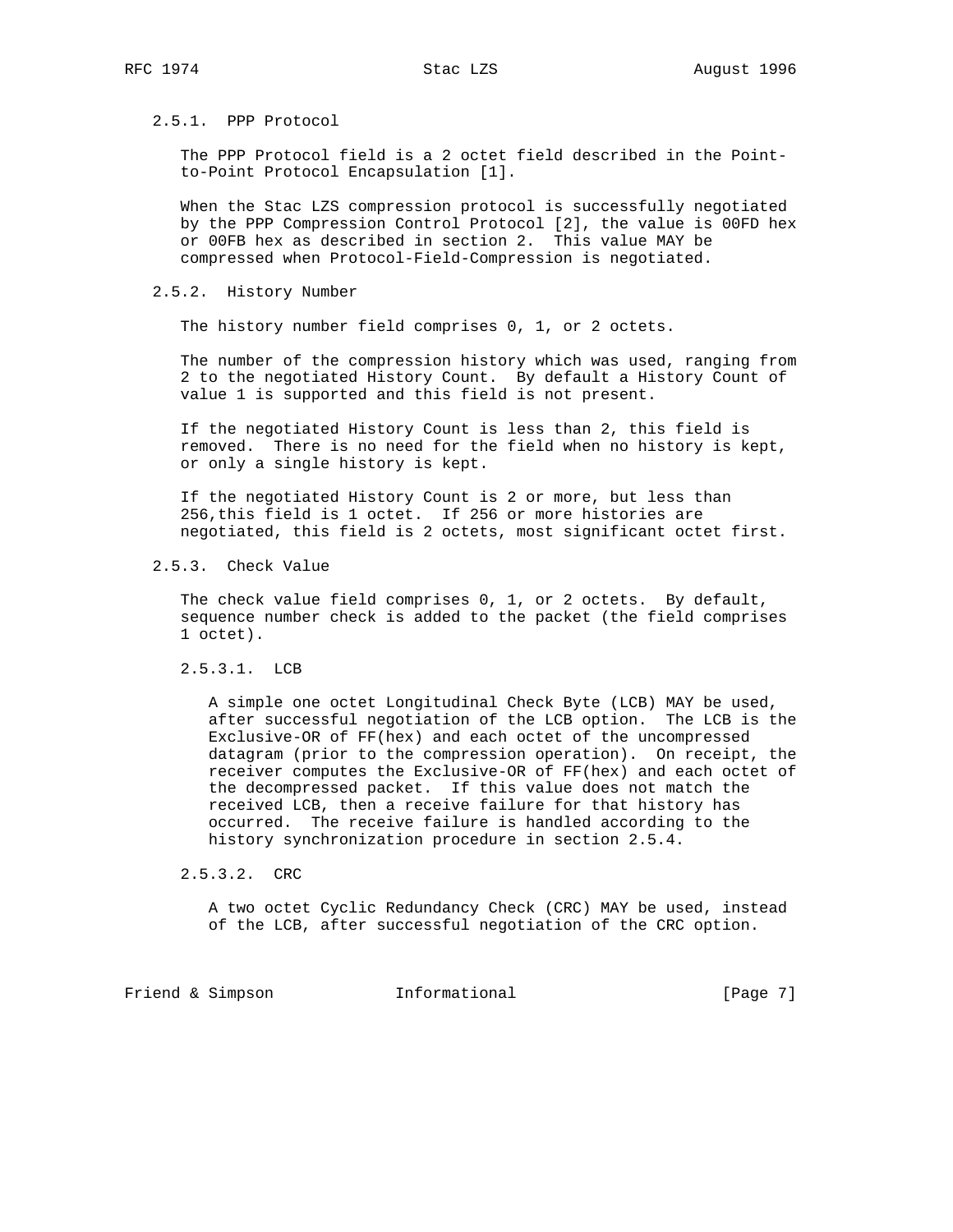The transmitter MUST initialize the CRC value to FFFF(hex) at the beginning of each packet. The CRC computation is based on the HDLC FCS-16 polynomial:

 $x***16 + x***12 + x***5 + 1$ 

 The ones complement of the CRC is transmitted least significant octet first, which contains the coefficient of the highest term. On receipt, the receiver initializes the CRC to FFFF (hex), and computes the CRC based on the formula above for each octet of the decompressed packet. If the received CRC value does not match the transmitted CRC value, then a receive failure for that history has occurred. The receive failure is handled according to the history synchronization procedure in section 2.5.4.

2.5.3.3. Sequence Number

 A one octet Sequence Number MAY be used, instead of a LCB or CRC, after successful negotiation of the Sequence Number option. After CCP has reached the open state, the transmitter MUST set the value of the sequence number field (the sequence number of the packet) to "1" and increment modulo 256 on successive packets that contain data fields. The sequence number is relative to the history number used.

 After CCP has reached the open state, the receiver MUST set its internal reference value of the next expected sequence number (the sequence number of next packet to be received) to "1".

 After a packet is received, the receiver MUST set the value of its internal reference value of the next expected sequence number for that history to the value of the sequence number field of the received packet plus 1 modulo 256.

 If the sequence number of the received packet is not equal to the internal reference value of the expected sequence number for the same history, a receive failure for that history has occurred. The receiver MUST silently discard the out of order packet, and handle the failure according to the history synchronization procedure in section 2.5.4.

 The sequence number MUST NOT be reset by the transmitter when a packet containing a Reset-Req is received. The receiver MUST always maintain its sequence number references for all supported histories.

Friend & Simpson Informational [Page 8]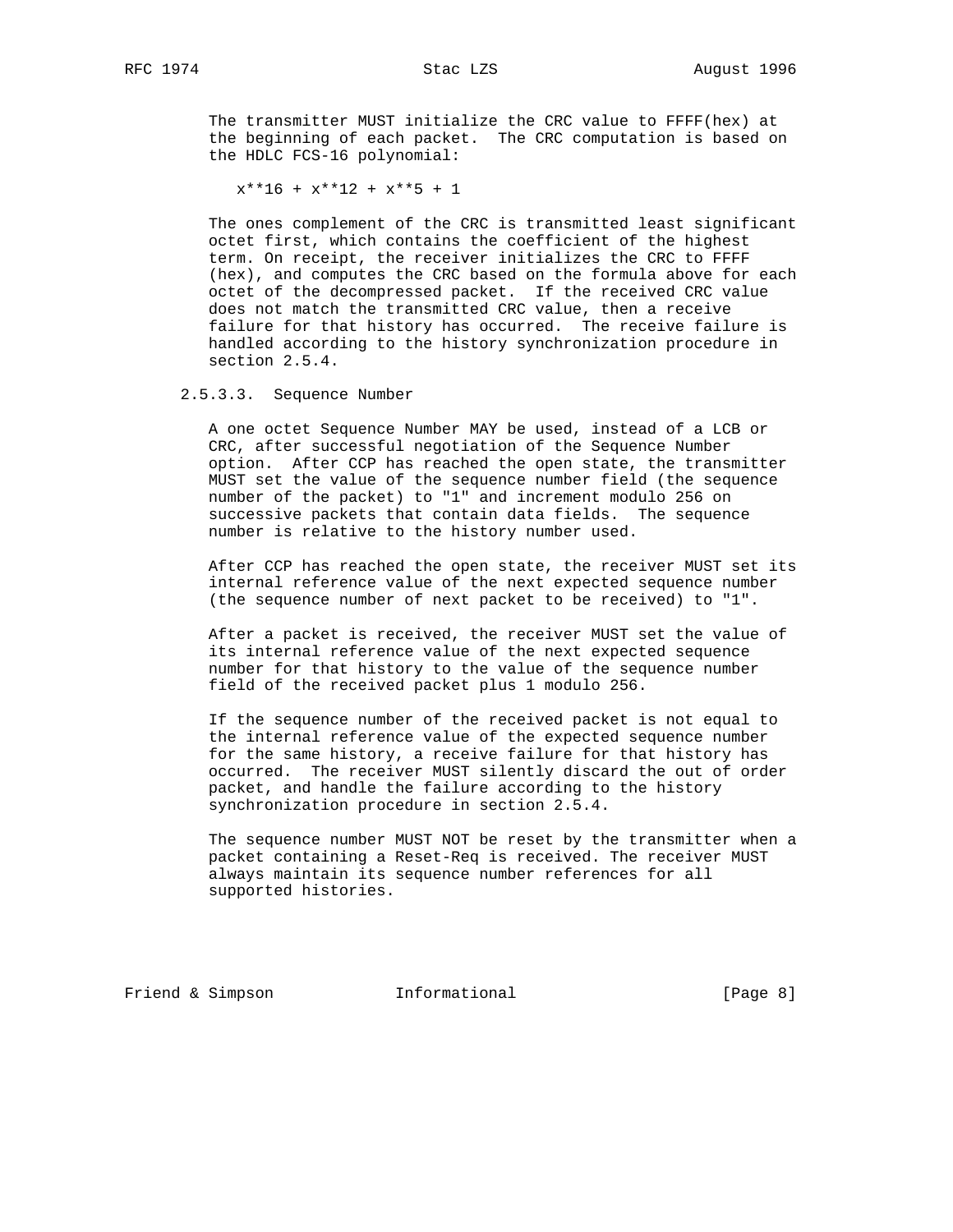|                    | 2.5.3.3.1 History Synchronization with Sequence Numbers Example |                        |  |
|--------------------|-----------------------------------------------------------------|------------------------|--|
| Compressing Sender |                                                                 | Decompressing Receiver |  |

| $\cdots$<br>send seq 101                                        | $-----------$     | $\cdots$<br>recv seq 101<br>is 101 == 101? Ok.<br>forward packet for processing<br>set internal reference to 102                   |
|-----------------------------------------------------------------|-------------------|------------------------------------------------------------------------------------------------------------------------------------|
| send seq 102                                                    | ----------->      | recv seq 102<br>is $102 == 102?$ Ok.<br>forward packet for processing<br>set internal reference to 103                             |
| send seq 103                                                    | – – – – – – X     | (packet lost)                                                                                                                      |
| send seq 104                                                    | ----------->      | recv seq 104<br>is $104 == 103$ ? Send reset req!<br>silently discard packet<br>set internal reference to 105                      |
| (packet lost)                                                   | $X - - - - - - -$ | send reset request (ID=200)<br>post-increment the identifier.                                                                      |
| send seq 105                                                    | $-----------$     | recv seq 105<br>is $105 == 105?$ Ok.<br>was reset ack received?<br>No!<br>silently discard packet<br>set internal reference to 106 |
|                                                                 | <-----------      | send reset request again(ID=200)<br>(e.g. reset-ack time out)                                                                      |
| send seq 106                                                    | ------X           | (packet lost)                                                                                                                      |
| recv reset req <-----------<br>(after line delay)<br>$(ID=200)$ |                   |                                                                                                                                    |
| reset compression<br>history                                    |                   |                                                                                                                                    |
| send reset ack -----------><br>$(ID=200)$                       |                   | recv reset ack (ID=200)                                                                                                            |
| send seq 107 ----------->                                       |                   | recv seq 107<br>is $107 == 106$ ? Send reset req!<br>silently discard packet<br>set internal reference to 108                      |
|                                                                 |                   |                                                                                                                                    |

Friend & Simpson Informational [Page 9]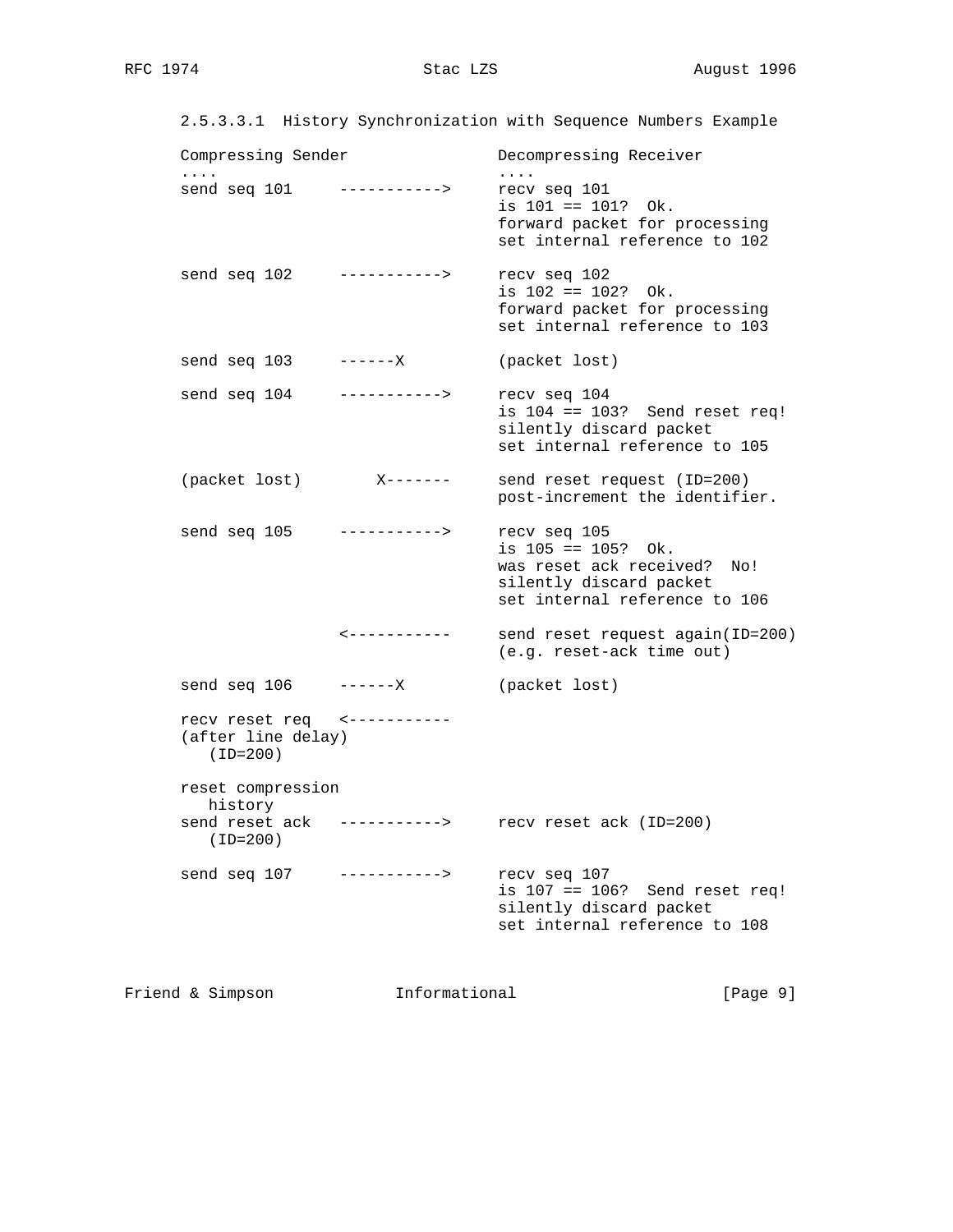recv reset req <----------- send reset request (ID=201) (ID=201) post-increment the identifier. send seq 108 -----------> recv seq 108 is 108 == 108? Ok. was reset ack received? No! silently discard packet set internal reference to 109 send seq 109 -----------> recv seq 109 is 109 == 109? Ok. was reset ack received? No! silently discard packet set internal reference to 110 reset compression history send reset ack -----------> recv reset ack (ID=201) (ID=201) send seq 110 -----------> recv seq 110 is 110 == 110? Ok. forward packet for processing set internal reference to 111 send seq 111 -----------> recv seq 111 is 111 == 111? Ok. forward packet for processing set internal reference to 112 .... ....

2.5.4. History Synchronization Procedure

 On receipt, if Sequence Number one (1) follows any other number than zero (0), or is otherwise out of sequence, or the LCB or CRC is invalid, a CCP Reset-Request MUST be sent, containing the two octet History Number (most significant octet first, and which is the value 1 when no History Number is present), with a CCP Identifier. Identifiers are incremented on each occurrence of an out of sequence packet.

 Upon receipt of the Reset-Request, the transmitter MUST reset the affected compression history, and transmit a CCP Reset-Ack packet with the Identifier field and data (history number) field set to the corresponding values of the Reset-Request. However, the Sequence Number (if implemented) is not reset.

Friend & Simpson **Informational** [Page 10]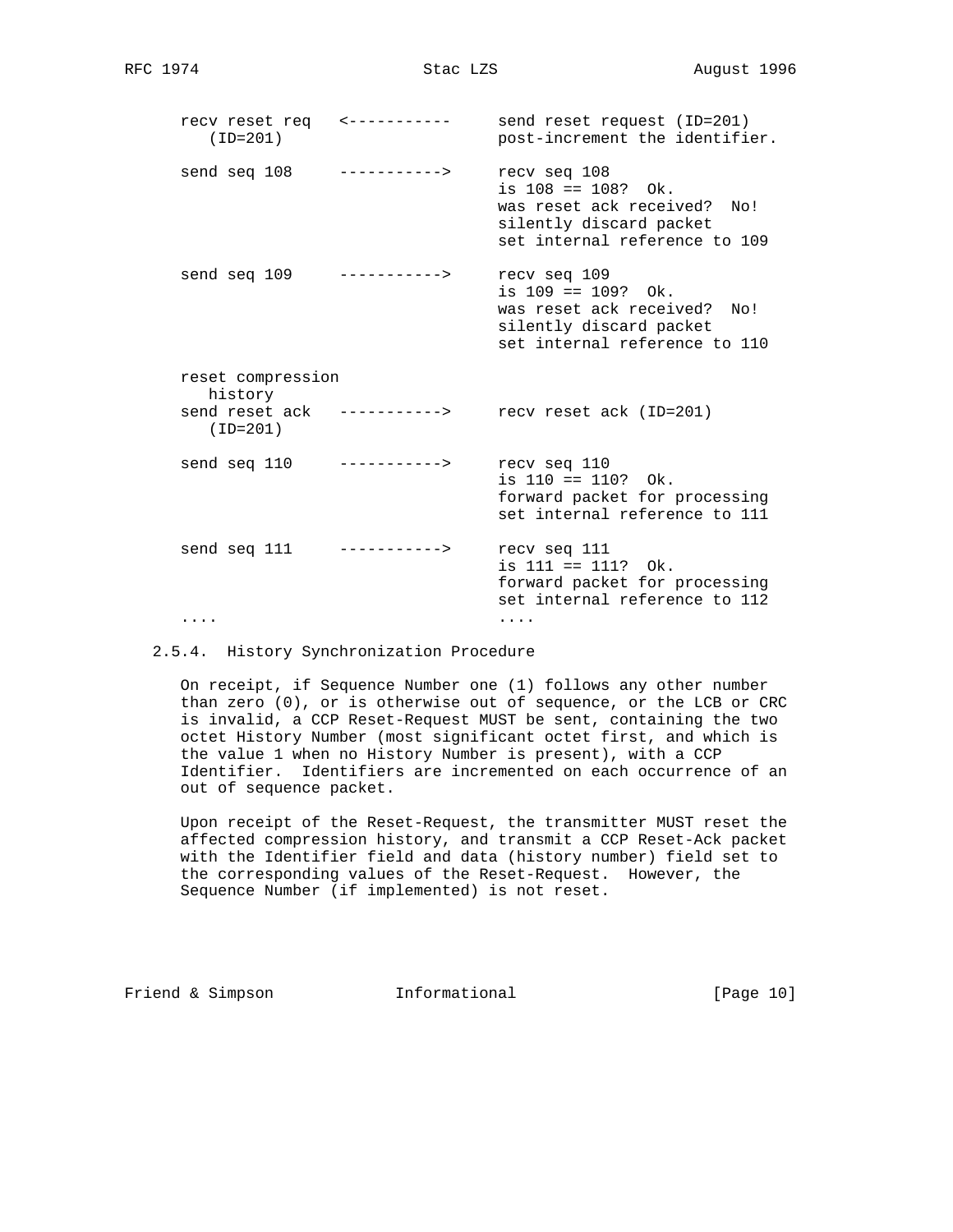For each packet that generates a receive failure, the receiver MUST increment the Identifier and transmit a CCP Reset-Request. For re-transmissions of existing receive failures, the Identifier MUST NOT be incremented.

 After transmitting the Reset-Request packet, the receiver MUST continue silently discarding valid compressed packets for the corresponding history, until the correct CCP Reset-Ack Identifier (corresponding to the Reset-Request) for that History Number is received. Note that if sequence numbers are used, the receiver MUST process the sequence number of a received packet according to the procedures in section 2.5.4.

2.5.5. Compressed Data

 The data field MUST contain only one datagram in compressed form. The length of this field is always an integer number of octets. There MUST BE only one end marker per block of compressed data.

 The form of the data field is one block of compressed data as defined in 3.2 of X3.241-1994, and is repeated here for informational purposes ONLY.

 <Compressed Stream> := [<Compressed String>] <End Marker> <Compressed String> := 0 <Raw Byte> | 1 <Compressed Bytes> <Raw Byte> := <b><b><b><b><b><b><b><b> (8-bit byte) <Compressed Bytes> := <Offset> <Length>

 <Offset> := 1 <b><b><b><b><b><b><b> | (7-bit offset) 0  **cb><b>>>>>>>>>>>>>>>>>>>>>>>>>>>> (11-bit offset)** <End Marker> := 110000000

 $$ 

|      | <length> :=</length> |       |        |           |      |             |         |
|------|----------------------|-------|--------|-----------|------|-------------|---------|
| 00   |                      | $= 2$ |        | 1111 0110 |      |             | $= 14$  |
| 01   |                      | $=$ 3 |        | 1111      | 0111 |             | $= 15$  |
| 10   |                      | $= 4$ |        | 1111      | 1000 |             | $= 16$  |
| 1100 |                      | $= 5$ |        | 1111      | 1001 |             | $= 17$  |
| 1101 |                      | $= 6$ |        | 1111      | 1010 |             | $= 18$  |
| 1110 |                      | $= 7$ |        | 1111      | 1011 |             | $= 19$  |
| 1111 | $0000 = 8$           |       |        | 1111 1100 |      |             | $= 20$  |
| 1111 | $0001 = 9$           |       |        | 1111      | 1101 |             | $= 2.1$ |
| 1111 | $0010 = 10$          |       |        | 1111      | 1110 |             | $= 22$  |
| 1111 | $0011 = 11$          |       |        | 1111      | 1111 | $0000 = 23$ |         |
| 1111 | $0100 = 12$          |       |        | 1111      | 1111 | $0001 = 24$ |         |
| 1111 | 0101                 |       | $= 13$ |           |      |             |         |
|      |                      |       |        |           |      |             |         |

Friend & Simpson **Informational** [Page 11]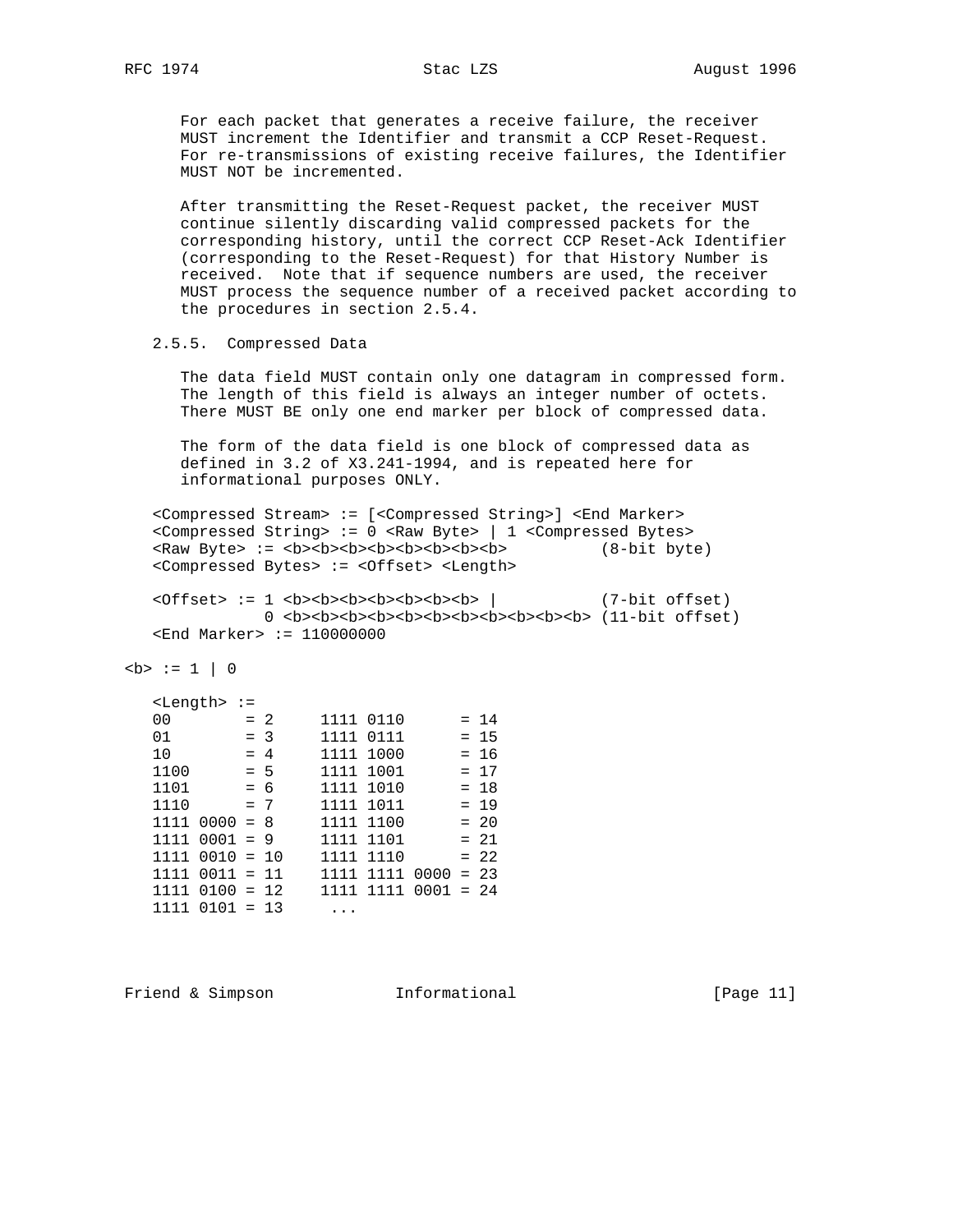## 3. Sending Compressed Datagrams

 The reliable and efficient transport of datagrams on the data link depends on the following processes.

# 3.1. Transmitter Process

 When a network datagram is received, it is assigned to a particular history buffer and processed according to ANSI X3.241-1994 to form compressed data. Prior to the compression operation, if a Reset- Request is outstanding for the history buffer to be used or if the negotiated history count for this data link is 0, the history buffer is cleared.

 Uncompressed data MUST be sent (in the original PPP packet form with the "native" PPP Protocol ID number) if compression causes enough expansion to cause the data compression datagram size to exceed the Information field's MRU. In this case, since the compressor has modified the history buffer before sending an uncompressed datagram, the history buffer MUST be cleared before the next datagram is processed.

 The output of the compression operation is placed in the information field of the datagram. If the sequence number field is present according the value of the check mode field, the sequence number counter for the applicable history number MUST be incremented and its value placed in the sequence number field. If the LCB field is present according the value of the check mode field, the LCB value MUST be computed as specified in section 2.5.3.1. and the resultant value placed in the LCB field. If the CRC field is present according the value of the check mode field, the CRC value MUST be computed as specified in section 2.5.3.2. and the resultant value placed in the LCB field. Upon reception of a CCP Reset-Request packet, the transmitting compressor MUST be cleared to an initial state, which includes clearing the history buffer. In addition to the reset of the compressor, a CCP Reset-Ack packet MUST be transmitted. The data field of this packet MUST be filled with the corresponding two octet history number, most significant octet first.

## 3.2. Receiver Process

 If a CCP Reset-Request packet is received, the local compression engine MUST be signaled that a Reset-Request has been received for the history number specified in the data field. If a CCP Reset-Ack packet is received, any outstanding receive failure for the specified history MUST be cleared. If no receive failure is outstanding, and the sequence number field is present, its value is checked. If a receive failure has occurred, it MUST be handled according to the

Friend & Simpson Informational [Page 12]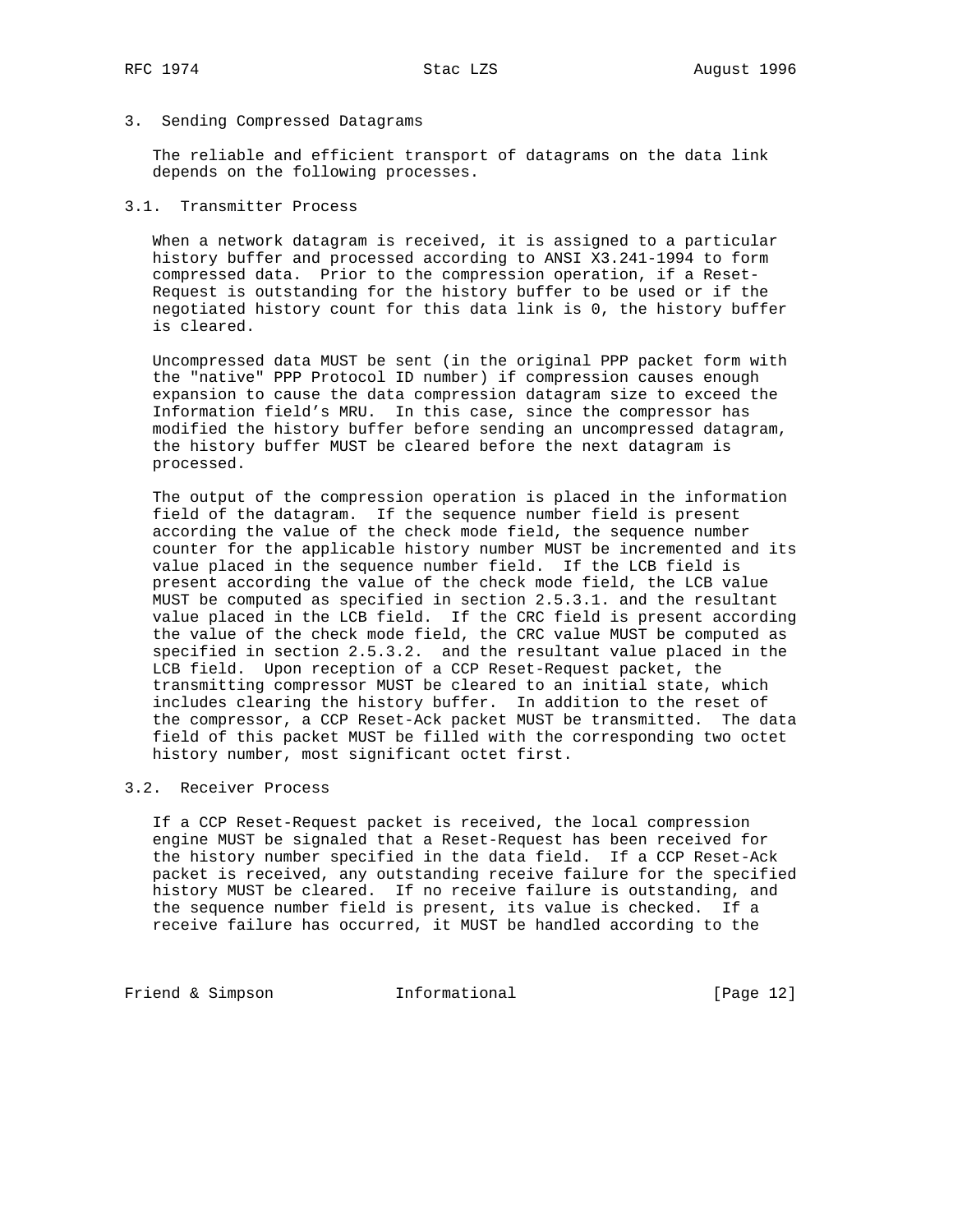history resynchronization mechanism described below, and the remainder of the datagram is discarded.

 If no receive failure is detected, the data is assigned to the indicated decompression history buffer and the compressed data block MUST be decompressed according to ANSI X3.241-1994. If the LCB or CRC fields are present on the received datagram, an LCB or CRC for the uncompressed data MUST be computed and checked against the received LCB or CRC according to sections 2.5.3.1. or 2.5.3.2., respectively. If a receive failure has occurred, it MUST be handled according to the History Resynchronization Mechanism described in section 3.4.

 If a CCP Reset-Ack packet is received, the receiving decompressor's corresponding history MAY be reset to an initial state. (However, due to the characteristics of the Stac LZS algorithm, a decompressor history reset is not required). After reset, any compressed or uncompressed data contained in the packet is processed.

 On the occurrence of a receive failure, an implementation MUST transmit a CCP Reset-Request packet with the data field containing the two octet history number (most significant octet first) matching the history that had the failure. Once a receive failure has occurred, the data in any subsequent packets received for that history MUST be discarded until a CCP Reset-Ack packet containing a valid Identifier matching the Identifier that was sent with the last CCP Reset-Request packet is received. It is the responsibility of the receiver to ensure the reliability of the Reset-Request/Ack mechanism. This may require the transmission of additional CCP Reset-Request packets before a CCP Reset-Ack packet is received.

#### 3.3. History Maintenance

 The History Count field determines the number of history buffers to be maintained for the compression protocol. For example, each history buffer could represent a separate logical connection between the data compression peers. When maintaining a history, the peers MUST use link error detection and signaling to ensure that both the compressor and decompressor copies of each history buffer are always identical.

 Setting the History Count field to the value "0" indicates that the compression is to be on a connectionless basis. In this case, a single history buffer is used and MUST be cleared at the beginning of every datagram.

 When the History Count field is set to the value "1", a single history buffer is maintained by each of the data compression peers.

Friend & Simpson Informational [Page 13]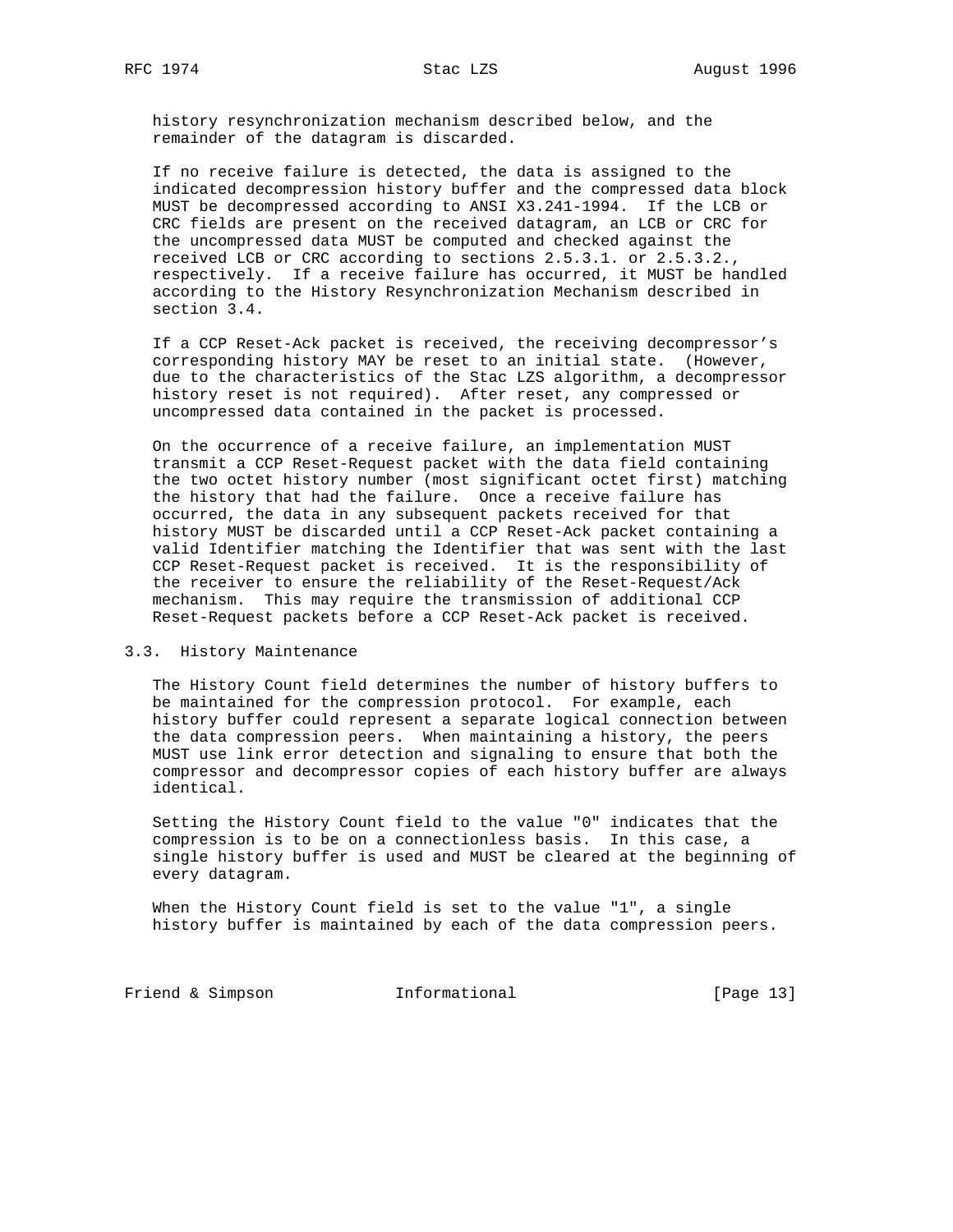(A single logical connection.)

When the History Count field is set to a value greater than "1", separate history buffers, error detection states, and signaling states are maintained by the decompressing entity for each history. The compressing peer may transmit data on any number of separate histories, up to the value of the History Count field.

#### 3.4. History Resynchronization Mechanism

 The Stac LZS protocol utilizes CCP Reset-Request/Reset-Ack mechanism in order to provide a mechanism for indicating a receiver failure in one direction of a compressed link without affecting traffic in the other direction. A receive failure is determined using the LCB, CRC, or sequence number mechanisms, according to the value of the check mode field.

 Reset-Requests and Reset-Acks are specific to the history number of the packet containing them.

 Reset-Request/Reset-Ack history synchronization signaling is provided to recover from a loss of synchronization between peers, especially in unreliable transport layers. As with all compression algorithms, the decompressor can not recover from dropped, erroneous, or mis ordered datagrams, and will propagate errors catastrophically until both peers are reset to an initial state.

 The Stac LZS protocol provides a means to detect these error conditions: LCB or CRC for erroneous datagrams, and sequence number for dropped or mis-ordered datagrams. There is a means for correcting a loss of synchronization: clear both the failing compression and decompression histories, and follow the transmitter and receiver processes in sections 3.1. and 3.2.

4. Configuration Option Format

Description

 The CCP Stac LZS Configuration Option negotiates the use of Stac LZS on the link. By ultimate disagreement, no compression is used.

All implementations must support the default values.

Friend & Simpson **Informational** [Page 14]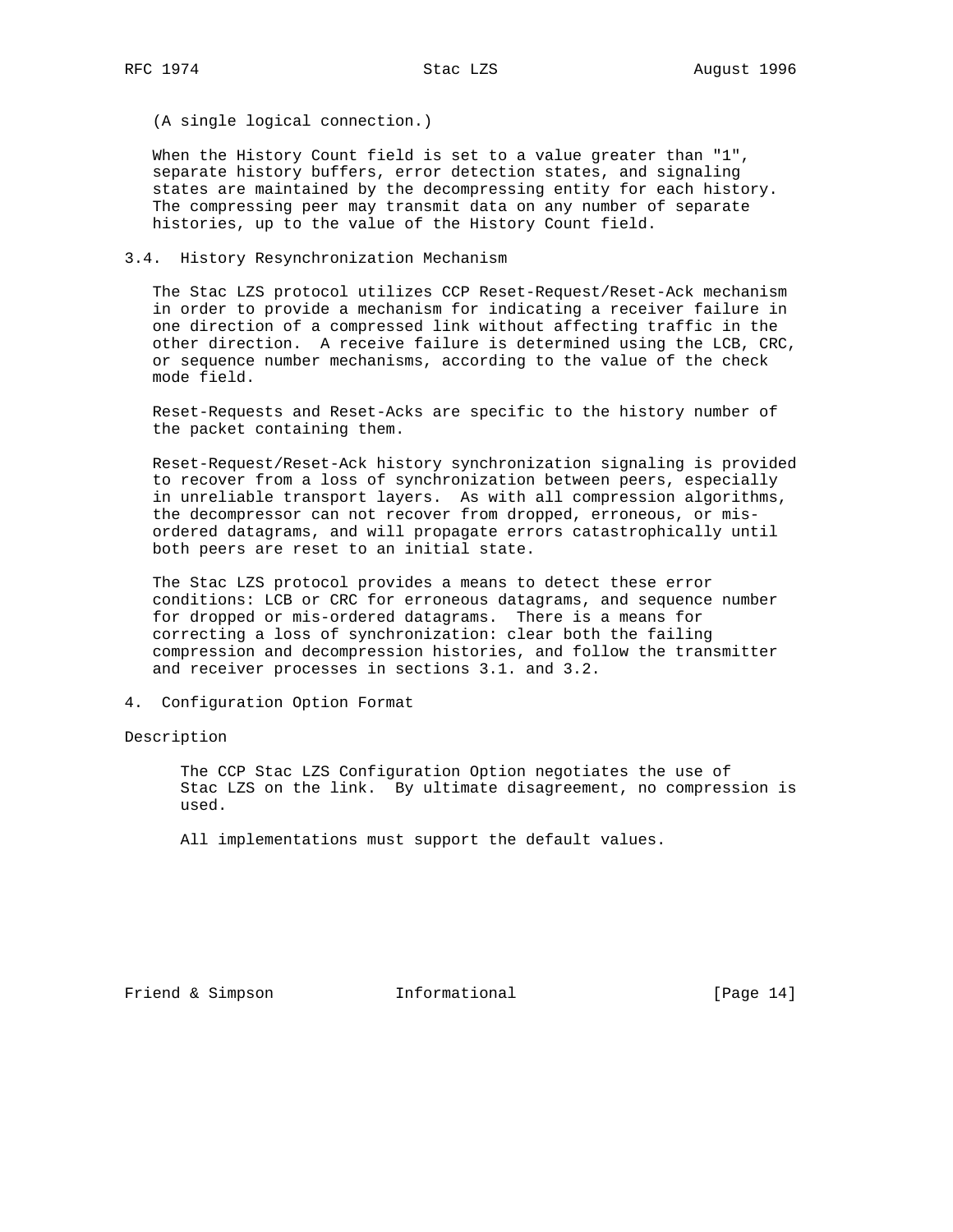A summary of the Stac LZS Configuration Option format is shown below. The fields are transmitted from left to right.

0  $1$  2 3 0 1 2 3 4 5 6 7 8 9 0 1 2 3 4 5 6 7 8 9 0 1 2 3 4 5 6 7 8 9 0 1 +-+-+-+-+-+-+-+-+-+-+-+-+-+-+-+-+-+-+-+-+-+-+-+-+-+-+-+-+-+-+-+-+ Type | Length | History Count +-+-+-+-+-+-+-+-+-+-+-+-+-+-+-+-+-+-+-+-+-+-+-+-+-+-+-+-+-+-+-+-+ | Check Mode | +-+-+-+-+-+-+-+-+

### Type

17

Length

5

History Count

 The History Count field is two octets, most significant octet first, and specifies the maximum number of Compression Histories.

 The value 0 indicates that the implementation expects the peer to clear the Compression History at the beginning of every packet.

 The value 1 is the default value, and is used to indicate that only one history is maintained.

 Other valid values range from 2 to 65535. The peer is not required to send as many histories as the implementation indicates that it can accept. However, it should be noted that resources are allocated in each peer to support the number of negotiated histories in this field.

## Check Mode

 The Check Mode field indicates support of LCB, CRC or Sequence checking, and other future extensions to this standard. This field comprises 2 sub-fields, and is considered to be bit-mapped. The 3 least significant bits comprise 5 mutually exclusive values. The upper 5 bits are all "Reserved" bit locations must be set to "0" to allow for future backward-compatible extensions to this standard.

Friend & Simpson **Informational** [Page 15]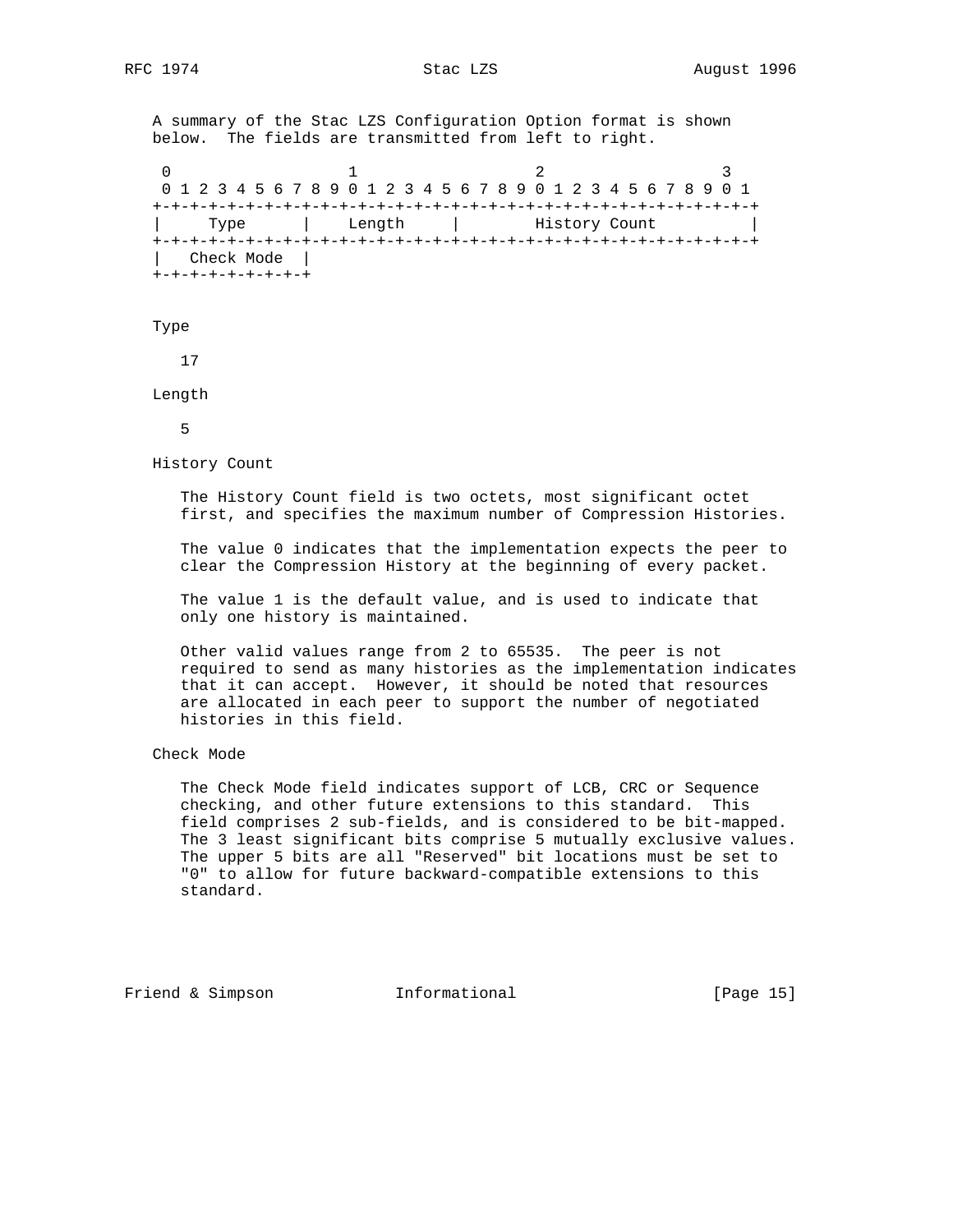For compatibility, Sequence Numbers MUST be implemented; the other four check modes MAY be implemented.

Defined values:

|   | None               |  |                         |  | (MAY be implemented; however, MUST |
|---|--------------------|--|-------------------------|--|------------------------------------|
|   |                    |  |                         |  | implement history count of zero)   |
|   | T.CB               |  | (MAY be implemented)    |  |                                    |
|   | CRC.               |  | (MAY be implemented)    |  |                                    |
| 3 | Sequence Number    |  | (MUST be implemented)   |  |                                    |
| 4 | Extended Mode      |  | (MAY be implemented)    |  |                                    |
|   |                    |  |                         |  |                                    |
|   | LCB/CRC/Seq#/Ext'd |  | $Res$   Res   Res   Res |  | Res                                |

5. Definition of Extended Mode

 When Check Mode 4 (Extended Mode) is successfully negotiated, the packet format is different from the format described above. The Extended Mode format is described below. Extended Mode only supports a history count of 1.

## 5.1. Extended Mode Packet Format

| 0 1 2 3 4 5 6 7 8 9 0 1 2 3 4 5 6 7 8 9 0 1 2 3 4 5 6 7 8 9 0 1 |  |  |  |  |  |  |  |  |  |  |  |  |                             |  |  |  |  |  |  |  |  |  |  |
|-----------------------------------------------------------------|--|--|--|--|--|--|--|--|--|--|--|--|-----------------------------|--|--|--|--|--|--|--|--|--|--|
|                                                                 |  |  |  |  |  |  |  |  |  |  |  |  |                             |  |  |  |  |  |  |  |  |  |  |
| PPP Protocol                                                    |  |  |  |  |  |  |  |  |  |  |  |  | $ A B C D $ Coherency Count |  |  |  |  |  |  |  |  |  |  |
|                                                                 |  |  |  |  |  |  |  |  |  |  |  |  |                             |  |  |  |  |  |  |  |  |  |  |
| Compressed Data                                                 |  |  |  |  |  |  |  |  |  |  |  |  |                             |  |  |  |  |  |  |  |  |  |  |
|                                                                 |  |  |  |  |  |  |  |  |  |  |  |  |                             |  |  |  |  |  |  |  |  |  |  |

PPP Protocol

 The PPP Protocol field is described in the Point-to-Point Protocol Encapsulation [1].

 When a compression protocol is successfully negotiated by the PPP Compression Control Protocol [2], the value is hex 00FD. Protocol-Field-Compression MUST NOT be used on this value when extended mode is negotiated on the link, even if Protocol-Field- Compression was successfully negotiated before data compression.

Friend & Simpson **Informational** [Page 16]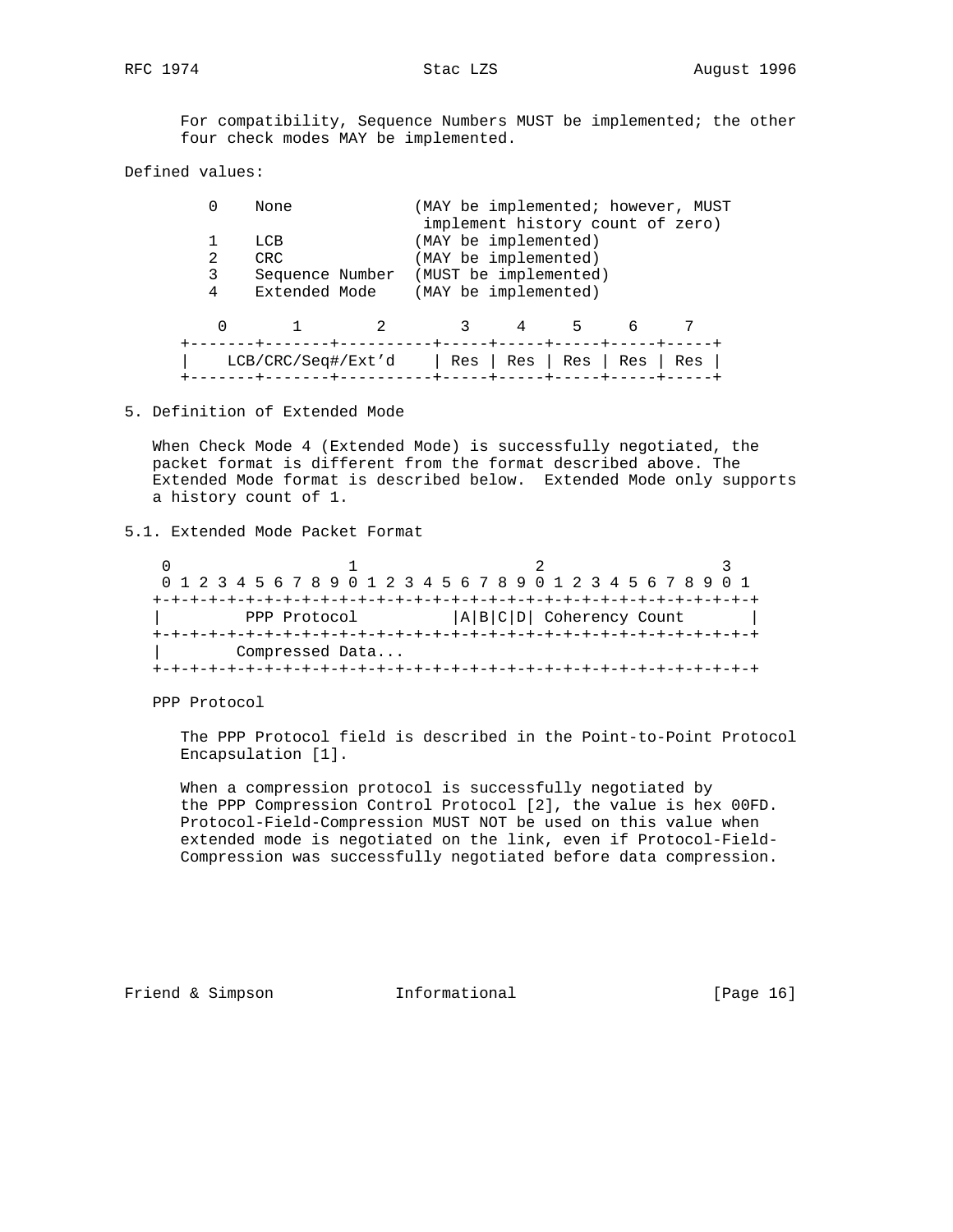#### Bit A - PACKET\_FLUSHED

 This bit indicates that the history buffer has just been reset before this packet was generated. Thus, this packet can ALWAYS be decompressed because it is not based on any previous history. This bit is typically sent to inform the peer that it has reset its history buffer and that the peer can accept this packet and re-synchronize.

## Bit B

This bit is not used with Stac LZS compression.

Bit C - PACKET\_COMPRESSED

 This bit is used to indicate that the packet is compressed. A value of 0 indicates uncompressed data, and a value of 1 indicates compressed data.

#### Bit D

This bit is not used with Stac LZS compression.

## Coherency Count

 The coherency count is used to assure that the packets are sent in proper order and that no packet has been dropped. This count is initialized to the value 0x000, and is always increased by 1 after each PPP packet is sent. When all bits are 1, the count returns to 0.

 The coherency count is 12 bits so the decompressor must handle the rollover case.

## Compressed Data

 The compressed data begins with the protocol field. For example, an IP packet may contain 0021 followed by an IP header. The compressor will first try to compress the 0021 protocol field and then move on to the IP header.

 Protocol-Field-Compression MUST NOT be used on this value when extended mode is negotiated on the link, even if Protocol-Field- Compression was successfully negotiated before data compression.

 Zero deletion/insertion described in section 2.2 MUST NOT be performed when extended mode is negotiated.

Friend & Simpson **Informational** [Page 17]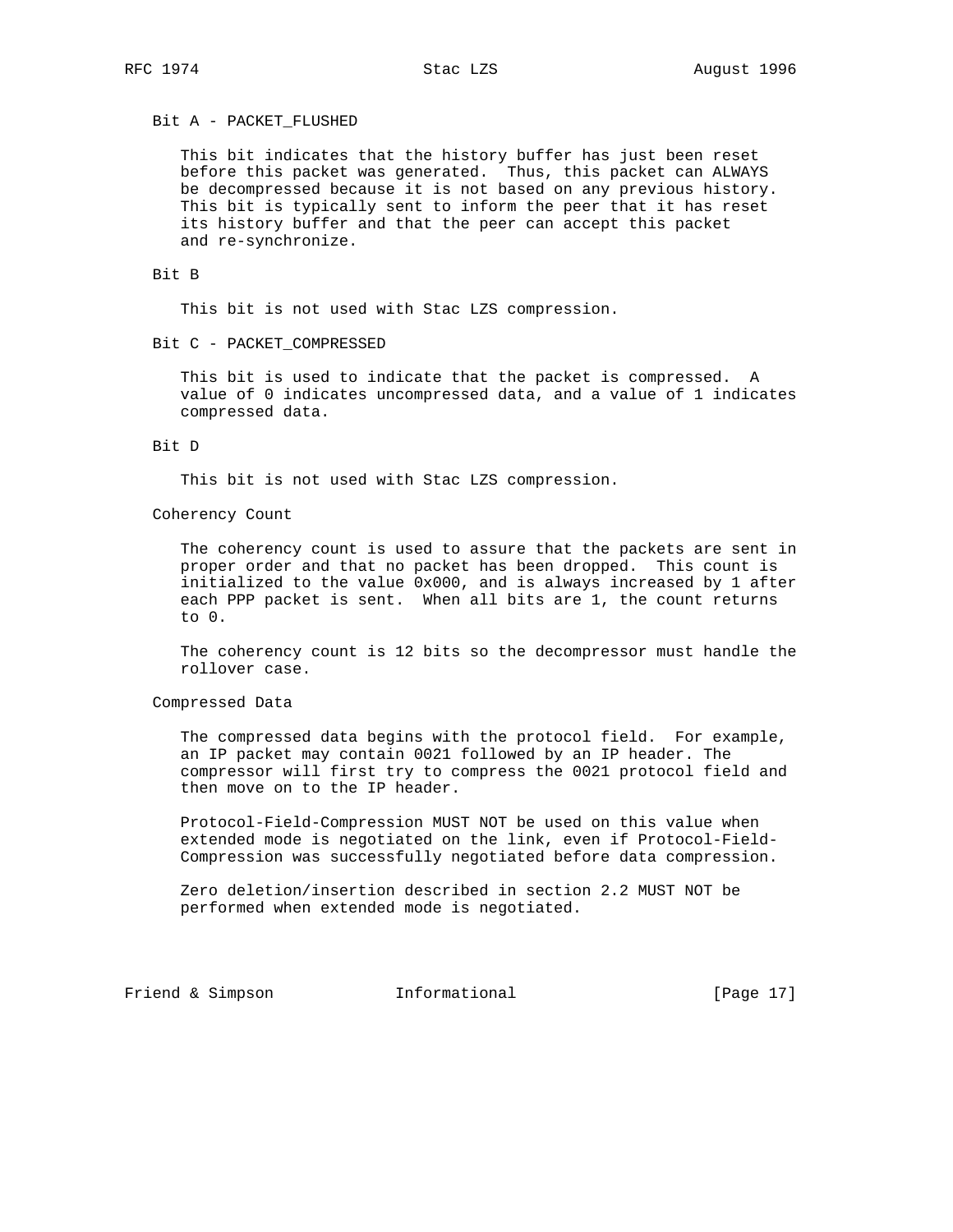# 5.2. Extended Mode Transmitter Process

 When a network datagram is received, it is processed according to ANSI X3.241-1994 to form compressed data. If a CCP Reset-Request has been received from the decompressor, the compressor must clear its history buffer before sending the next packet.

 Uncompressed data MUST be sent if the compression operation causes the compressed datagram to expand. In this case, since the compressor has modified the history buffer before sending an uncompressed datagram, the history buffer MUST be cleared before the next datagram is processed. The uncompressed data is placed in the information field of the datagram, and Bit-A MUST be set (indicating the history was cleared) and Bit-C MUST be clear (indicating uncompressed data) in the current packet's header. The value of the coherency counter is placed in the coherency count field and then the coherency counter is incremented.

 If the compression operation does not cause the compressed datagram to expand and if a received Reset-Request is outstanding, then the output of the compression operation is placed in the information field of the datagram, and Bit-A MUST be set (indicating the history was cleared) and Bit-C MUST be set (indicating compressed data) in the current packet's header. The value of the coherency counter is placed in the coherency count field and then the coherency counter is incremented.

 If the compression operation does not cause the compressed datagram to expand and there is not a Reset-Request outstanding, then the output of the compression operation is placed in the information field of the datagram, and Bit-A MUST be clear (indicating the history was not cleared) and Bit-C MUST be set (indicating compressed data) in the current packet's header. The value of the coherency counter is placed in the coherency count field and then the coherency counter is incremented.

 Upon reception of a CCP Reset-Request packet, the transmitting compressor MUST be cleared to an initial state, which includes clearing the history buffer. In addition to the reset of the compressor, the PACKET\_FLUSHED bit MUST be set in the header of the next transmitted data packet.

## 5.3. Extended Mode Receiver Process

 When a data compression datagram is received from the peer, Bit-A and Bit-C MUST be checked. Prior to the decompression operation, if Bit-A is set, then the coherency count MUST be resynchronized to the received value in the coherency count field of the received packet,

Friend & Simpson **Informational** [Page 18]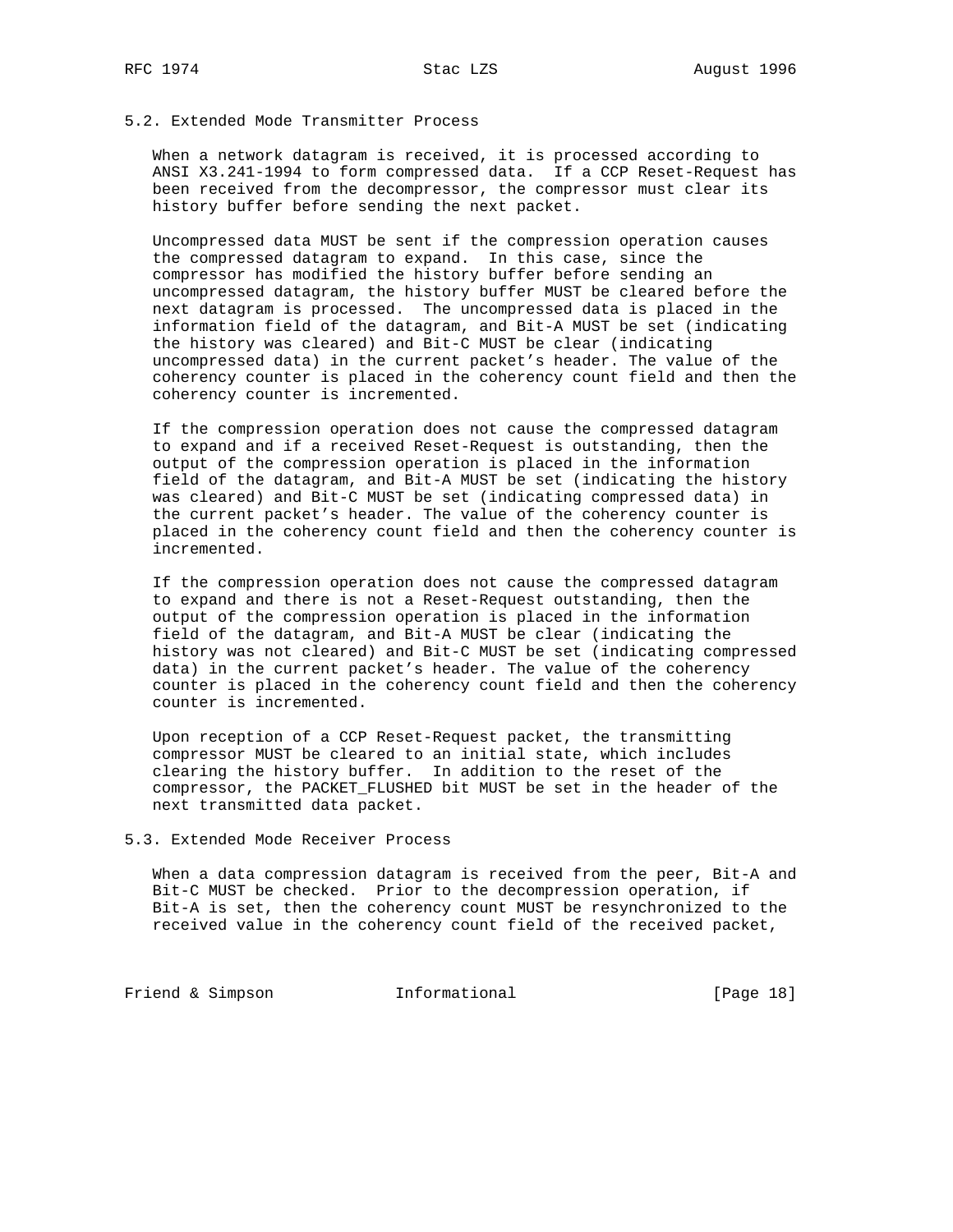and the receiving decompressor's corresponding history MAY be reset to an initial state. (However, due to the characteristics of the Stac LZS algorithm, a decompressor history reset is not required). After reset, any compressed or uncompressed data contained in the packet is processed, depending on the state of Bit-C.

 Prior to the decompression operation, if Bit-C is clear (indicating uncompressed data), then the decompression history buffer must not be modified and the decompressor is not involved with deencapsulation. If Bit-C is set (indicating compressed data) then the received packet is decompressed according to ANSI X3.241-1994.

 If the received packet is corrupt, then a Reset-Request is sent and this packet is discarded. If the received packet contains an incorrect coherency count, a Reset-Request is sent and this packet is discarded.

5.4. Extended Mode Synchronization

 Packets may be lost during transfer. If the decompressor maintained coherency count does not match the coherency count received in the compressed packet or if the decompressor detects that a received packet is corrupted, the decompressor drops the packet and sends a CCP Reset-Request packet. The compressor on receiving this packet resets the history buffer and sets the PACKET\_FLUSHED bit in the next frame it sends. The decompressor on receiving a packet with its PACKET\_FLUSHED bit set, resets its history buffer and sets its coherency count to the one shipped by the compressor in that packet.

Thus synchronization is achieved without a Reset-Ack packet.

Security Considerations

Security issues are not discussed in this memo.

Friend & Simpson **Informational** [Page 19]